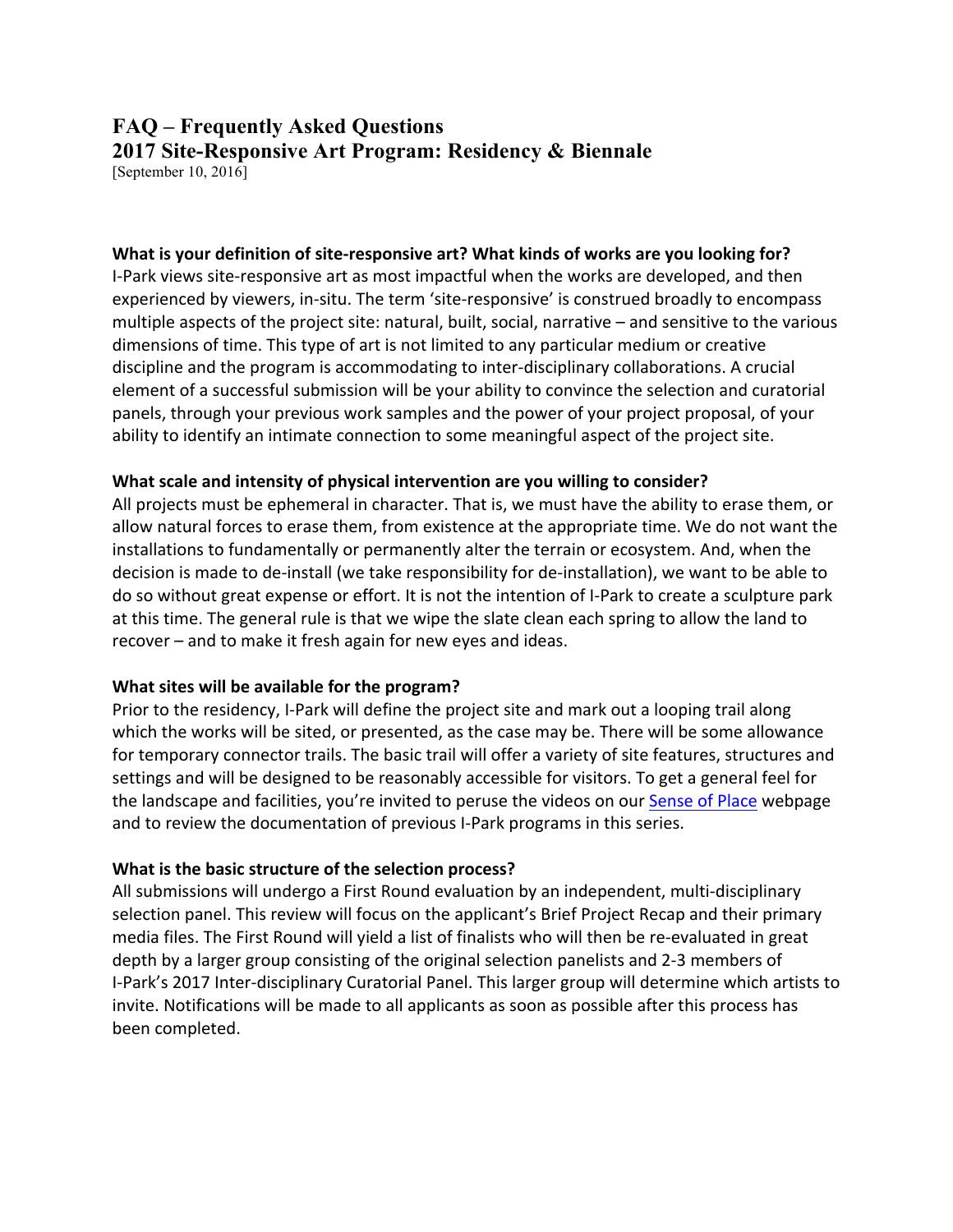### **Are there any eligibility requirements for the program?**

Artists who participated in 2015's Ephemeral Art in the Landscape Residency are not eligible for the 2017 program. Also, artists cannot participate in both the 2017 General Residency *and* the Site-Responsive Art Residency. While you may apply to both programs, you can only participate in one. All artists must be over the age of 21.

#### **Will there be communications with the invited artists prior to the start of the residency?**

Yes. Updates will be sent to the invitees and there will be at least one one-on-one phone conversation prior to the start of the residency session. Office staff will, of course, be available during normal business hours to field inquiries. There will also be an in-depth orientation meeting and site walk at the beginning of the residency.

#### **Am I able to apply as part of a collaborative team?**

You may submit a group application but be aware that the artist's stipend will need to be shared among all the participants. The team leader will fill out the application form with his/her personal information as we need to have a single point of contact and one person with whom to coordinate logistical and financial arrangements. We can accommodate 2-person, and possibly 3-person, teams. However, due to limited lodging facilities, collaborating team members may need to accept 'alternative' lodging arrangements on or off-site.

# **What are the financial arrangements for the participants?**

I-Park is offering an artist's stipend based on three travel zones. The travel zones are based on your point of embarkation and must be reasonably consistent with your primary residence. There will be no additional reimbursement of travel or other out-of-pocket expenses associated with the program. Fees are denominated in U.S. dollars and payment will be made by check or wire-transfer.

 $\triangleright$  Local: \$2,200 – this refers to the following U.S. states and districts: Connecticut, New York, Massachusetts, Rhode Island, Vermont, New Hampshire, Maine, New Jersey, Pennsylvania, Delaware, the District of Columbia and Maryland.

- $\triangleright$  North America/Other: \$2,500 this refers to all remaining U.S. states in North America plus Mexico and Canada.
- $\triangleright$  International/Other: \$3,000 this covers all other nations and the U.S. state of Hawaii.

# **When will the payments to the artists be made?**

I-Park will issue you a payment of \$1,000 against your stipend during the first week of the residency, subject to your completion of the tax form(s) required by the U.S. Internal Revenue Service. The balance will be paid prior to departure assuming that all project, paperwork and financial (if any) obligations have been met.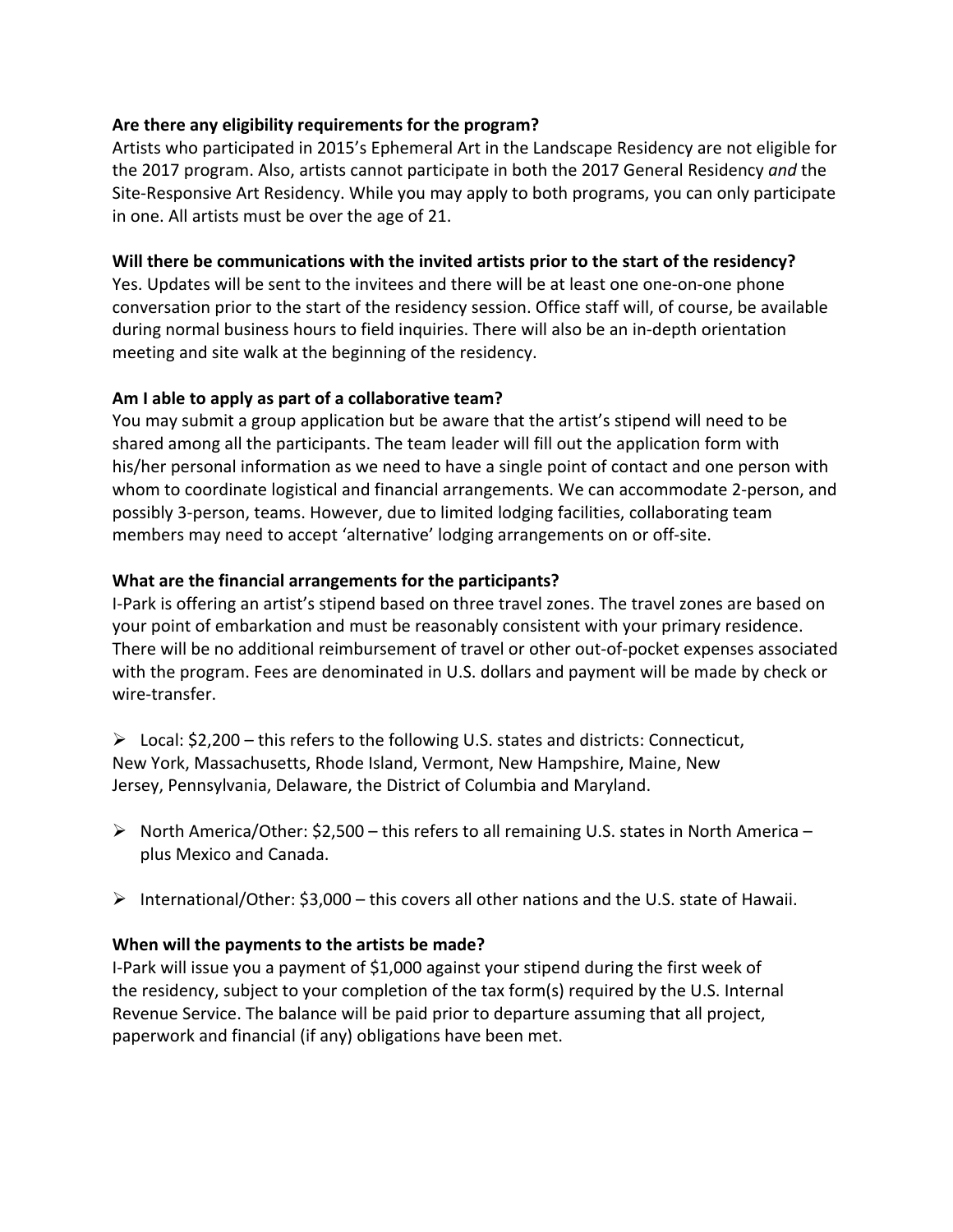# **Are artists required to participate in the residency program or can they simply come in advance of the Biennale to install their pieces?**

Artists are required to be present during the residency period. The residency is an integral component of the Site-Responsive Art Program. The residency is scheduled for 3-weeks in order for the artists to have time to study their surroundings and to create works of integrity that are truly site-responsive. Our hope is that the shared experience will foster inter-disciplinary exchanges and perhaps even some collaborations.

# **Are the artists required to be present for the Biennale weekend and will they have any specific obligations on that day?**

Yes. The artists are required to be present during the Biennale weekend. There will be a private viewing of the works on Saturday, June 3, 2017 in conjunction with I-Park's fundraising reception, to which the artists are invited as our honored guests – as well as a second, the public, exhibition on Sunday, June 4.

# **Besides developing a new piece for the exhibition and the above, what other responsibilities will I have?**

Of course, the staff would appreciate your respect and cooperation, your adherence to our policies and as much advance planning and communication as needed so that our support can be as organized, efficient and pleasantly delivered as possible. We will look to you for gentle treatment of the facility and considerate regard for the I-Park grounds.

We will expect that you bring with you a mature and flexible frame of mind. This is a short residency with an aggressive schedule. Please consider the scope of your project wisely. There may be the need, for any number of reasons (site/safety/environmental constraints, lack of time or resources, etc.), for you to reduce the scale, or otherwise modify, your original plan.

We expect that you will cooperate with our documentation initiatives (video, audio, photos) and that you will share your own documentation with us. There is a short questionnaire that we'll ask you to complete at the end of the residency. Finally, we request that you credit the I-Park Foundation in future presentations of the work product you created for the Biennale.

# **Will there be a written agreement associated with the program?**

Yes. The agreement defines the artist's obligations as well as the obligations of I-Park. A link to this document will be posted on the program webpage when complete.

# **Is there an approval process before I can start working on the site?**

Yes. We will be looking at location/accessibility, the amount of land/space that will be disturbed, the scale of the proposed works, any environmental or safety issues that might arise during installation or afterwards, conformance with applicable local ordinances and ease of disassembly, disposal and reclamation. Our primary goal, within program guidelines, is to help remove physical and technical obstacles and to otherwise facilitate the realization of your project.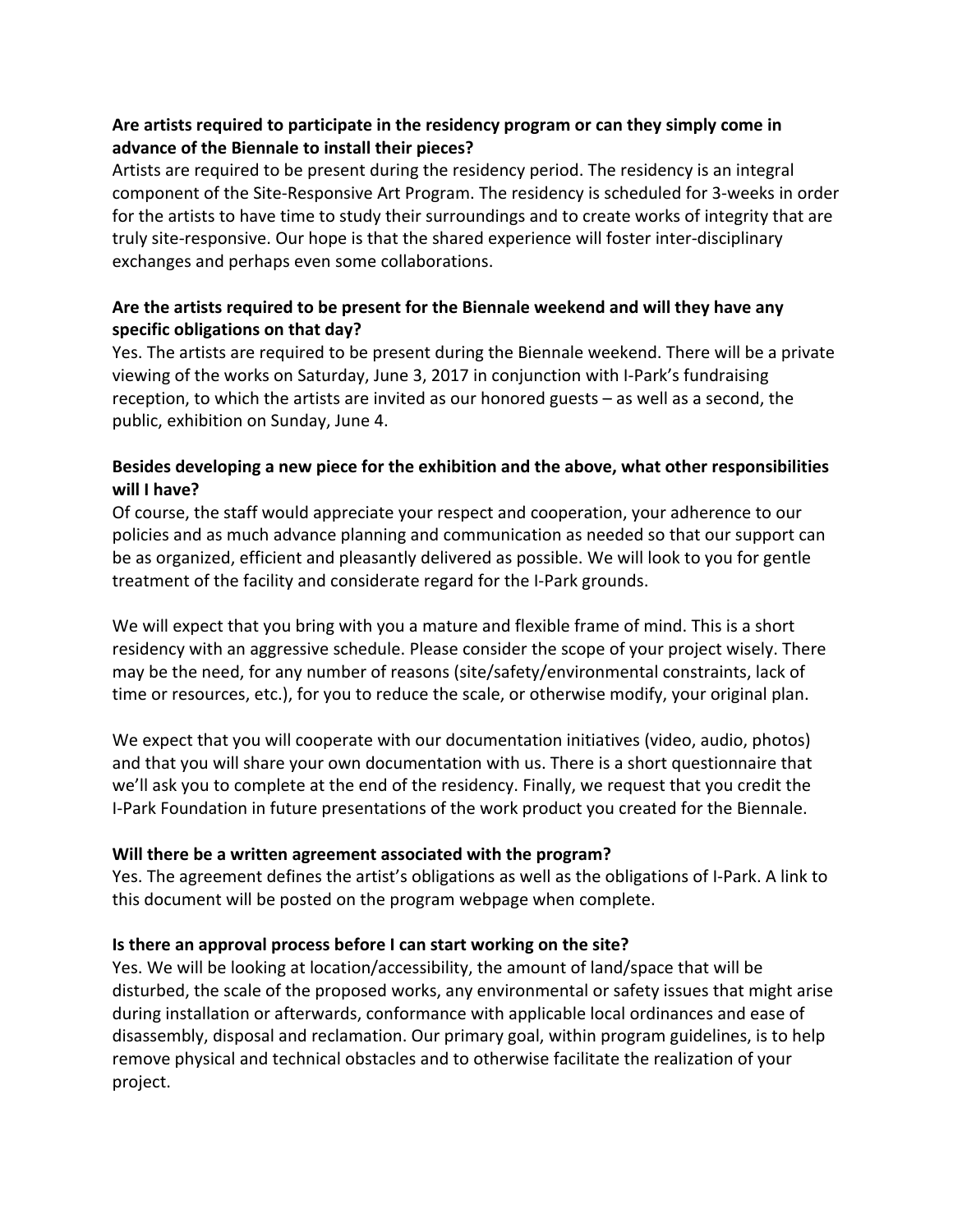#### **How many artists will be involved in the program?**

We expect that there will be between 10 and 12 participants.

#### **Will I be able to change my project after it's been approved?**

Absolutely. However, you will need to re-submit your plan to the Project Manager for approval prior to starting, or re-starting, work at your site.

#### **What happens to the works after the Biennale?**

In deference to the integrity of the artist's vision, I-Park commits that it will not modify or relocate any installation without the artist's express permission. De-installation will be at the sole discretion of I-Park management. You will be invited to contribute, or return, any re-usable materials to I-Park so they can be utilized by future artists for new installations.

#### **What kinds of materials, tools, equipment and utilities will be available?**

There is an abundance of natural materials available for your use. The site consists of primarily native, mature hardwood forest with pockets of special ecosystems: native grassland meadows, a pond, wetlands, stream tributaries, small hills and numerous trails leading into the extended landscape.

There is also a selection of metal and organic 'junk,' concrete masonry elements, odd lots of lumber and an array of construction/building materials that can generally be shared at no cost to the artists. As for tools, we have the basic ladders, wheelbarrows, chain saws, hand trucks and dollies as well as power, hand, gardening and maintenance tools. We will have a pickup and/or a small dump truck as well as an all-terrain vehicle reserved for the session, though the vehicles will need to be operated by I-Park personnel. Some sites presently have electrical power – some could have power extended to them. None of the sites on the land will have permanent access to 220-volt demand. I-Park has become known for its resourcefulness and generosity in terms of making specialized equipment available for artists' needs. Please check with the office in advance if you have any unusual equipment or tool requests.

# **Are there any limitations on the types of materials that can be used? How extensively can we disturb the grounds (e.g., tree-cutting, excavations)?**

In making decisions like this, we balance environmental sensitivity, safety and the artist's aesthetic and practical needs. Please ask for permission before taking or disturbing things from the surroundings. Unless what you're proposing is exceptionally aggressive, you'll receive a prompt, fair-minded response so you can keep moving.

#### **How much physical and mechanical assistance can I expect?**

We are prepared to offer limited assistance at times when you need an extra pair of hands, some local transportation or technical advice. However, we do not provide long-term or ongoing support. Assistance requests must be submitted 24 hours prior to your need. We will do our best to accommodate you within a reasonable timeframe.